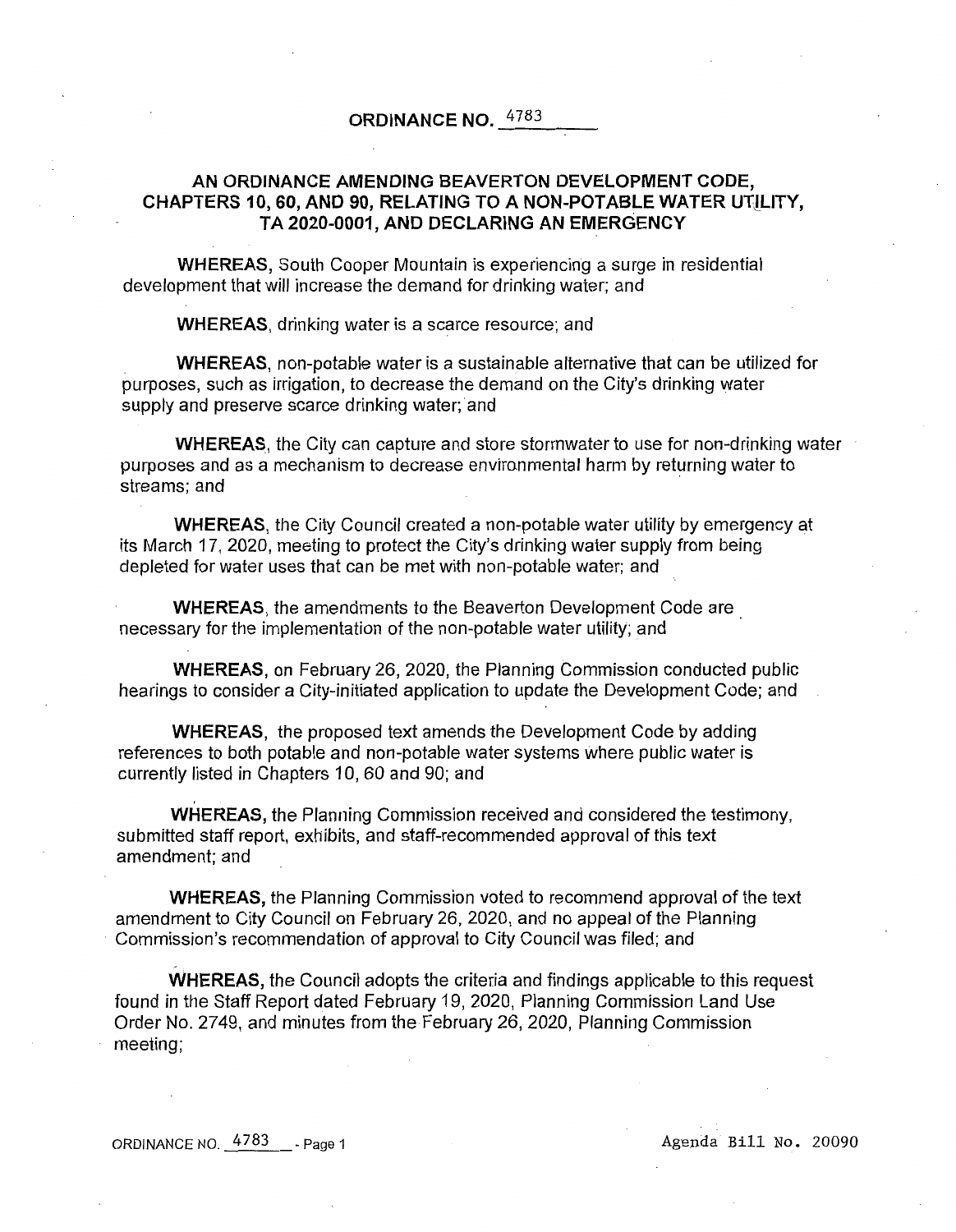Now, therefore,

# **THE CITY OF BEAVERTON ORDAINS AS FOLLOWS:**

**Section 1. Amendment.** The Beaverton Development Code, is amended to read as set forth in Exhibit "A" to this Ordinance, which is attached and incorporated by this reference.

**Section 2. Emergency.** This ordinance being necessary for the immediate preservation of the public peace, health, and safety, an emergency is declared to exist, and this ordinance takes effect on its passage.

**Section 3. Severability.** The sections and subsections of this ordinance are severable. If any part of this ordinance is held unconstitutional or otherwise invalid by a court of competent jurisdiction, the remaining parts shall remain in full force and effect unless:

A. The remaining parts are so essentially and inseparably connected with and dependent upon the unconstitutional or invalid part that it is apparent that the remaining parts would not have been enacted without the unconstitutional or invalid part; or

B. The remaining parts, standing alone, are incomplete and incapable of being executed according to the legislative intent.

| First reading this 17th              | dav of | March |              | 2020.   |         |
|--------------------------------------|--------|-------|--------------|---------|---------|
| Second reading and passage this 24th |        |       | day of March |         | . 2020. |
| Approved by the Mayor this 25th      |        |       | day of March | . 2020. |         |

ATTEST:

 $t$ lusu Recorder

**APPRO OYLE, Mayor** Elder<br>Mayor Ph Tem

ORDINANCE NO. 4783 - Page 2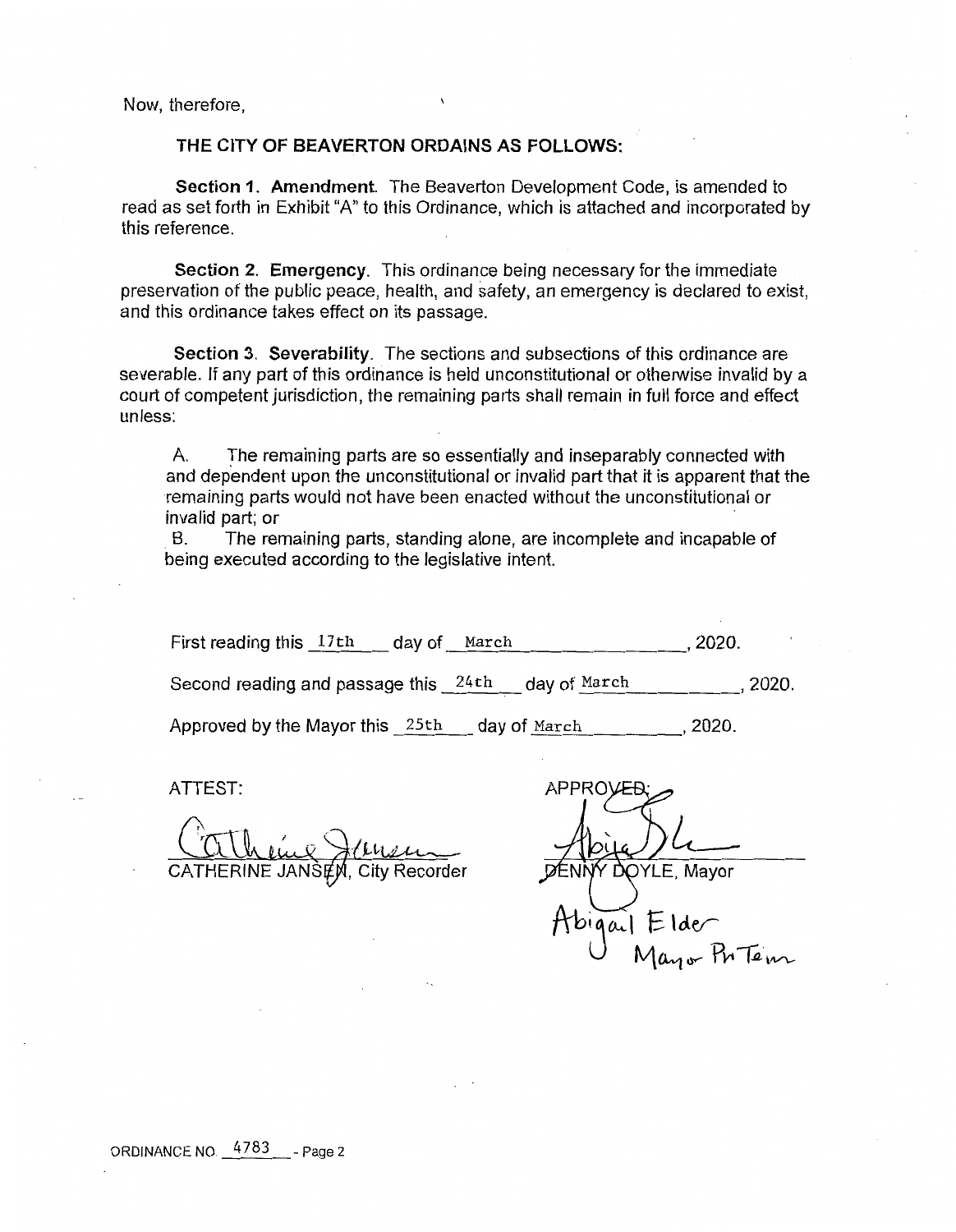~,~/·~- *j,:f'--* Ordinance No. 4783

# EXHIBIT A

# TA2020-0001 NON-POTABLE UTILITY TEXT AMENDMENT

\*\*\*

## **CHAPTER 10 - GENERAL PROVISIONS**

· '· **Beaverton** 

**10.10 Purpose** 

**3.** This Code is designed to regulate the division of land and to classify, designate and regulate the location and use of buildings, structures, and land for residential, commercial, industrial, or other uses in appropriate places, and for said purposes to divide the City of Beaverton into ·districts of such number, shape, and area as may be deemed best suited to carry out these regulations and provide for their enforcement; to encourage the most appropriate use of lands; to conserve and preserve natural resources; to conserve and stabilize the value of property, to provide adequate open spaces for light and air and prevention of fires; to prevent undue concentrations of population; to facilitate adequate provisions for critical urban services such as fire, potable and non-potable water, sewer, streets, and storm drainage systems; to facilitate adequate provision for essential urban services such as police, transit, schools, parks, libraries and other public service requirements; and to promote the public health, safety and general welfare.

\* \* \*

# **10.63 Provide Orderly Development**

**1.** To provide for orderly development of the adjoining property or to provide an adequate grid of the City system, the City Engineer or designee shall require extension of potable and nonpotable water lines, sanitary and storm sewer fines through applicant's property to the property fine of the adjoining or abutting property.

\* \* \*